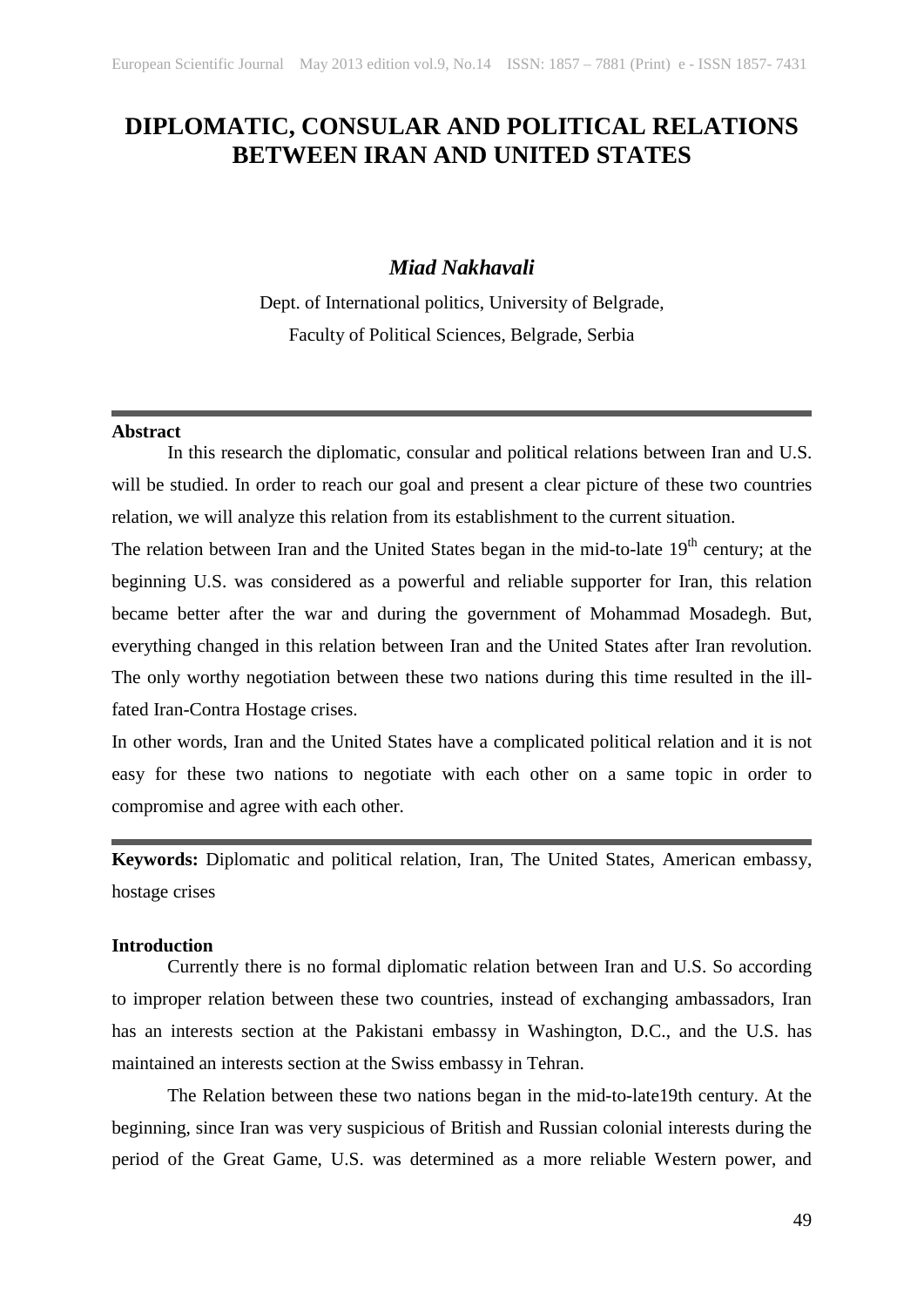Morgan Shuster and Arthur Mill Spaugh were even selected as treasurers-general by the kings of those times. During the Second World War, Iran was occupied by the U.K and the Soviet Union, both US cronies, but the relations prolonged to be better after the war to the later years of Mohammad Mossadeq government, who was defeated by a coup managed by MI6 and helped by the Central Intelligence Agency (C.I.A). This was followed by an epoch of a close agreement between the regime of Mohammad Reza Shah e Pahlavi and the government of America, which was sequentially followed by a powerful exchange and opposition between the two countries after the revolution of Iran at1979.

#### **From Establishment to Terminating of the Relationship (at a glance)**

Iran descriptions contained everything from the natural and obligatory clash between the Islamic Revolution on the one hand, and apparent American superiority and aspiration for universal supremacy on the other. Other descriptions consist of the Iran government's requiring for an external bogeyman to hand over an excuse for domestic cruelty against prodemocratic services and to attach the government to its loyal community.

American and British benefits in Iran were answered; both aligned by the Shah and his pro-Western guidelines. Concessions of oil were discussed on terms constructive to the British-held Anglo-Iranian Oil Company, like those enjoyed by the US Arab-American Oil Company in adjacent to the Saudi Arabia.

In 1979, discontent with the Shah's autocracy, corruption, and Western loyalties erupted into a revolution.

With the toppling of the Shah and the attacking of the U.S. Embassy, the US was rendered powerless in the new Islamic Republic.

In response, The US sought to isolate Iran with sanctions; all formal diplomatic channels between the two countries were closed.

The only noteworthy negotiate between Iran and U.S. during this period resulted in the ill-fated Iran-Contra Hostage Crisis.

# **American Embassy in Iran**

The U.S. Embassy was established in 1951 in Tehran (Iran's capital). Direct mutual relations between Iran and U.S. do not recently subsist between these two governments, and since the hostage crisis of Iran in 1979, the building has not been used by U.S.

Since this crisis, the U.S. government has been embodied in Iran by the U.S. Interests Section of the Switzerland Embassy in Tehran. Currently the names which were given to the U.S. Embassy by many Iranians are differently translated as "nest of spies", "espionage den" and "den of espionage".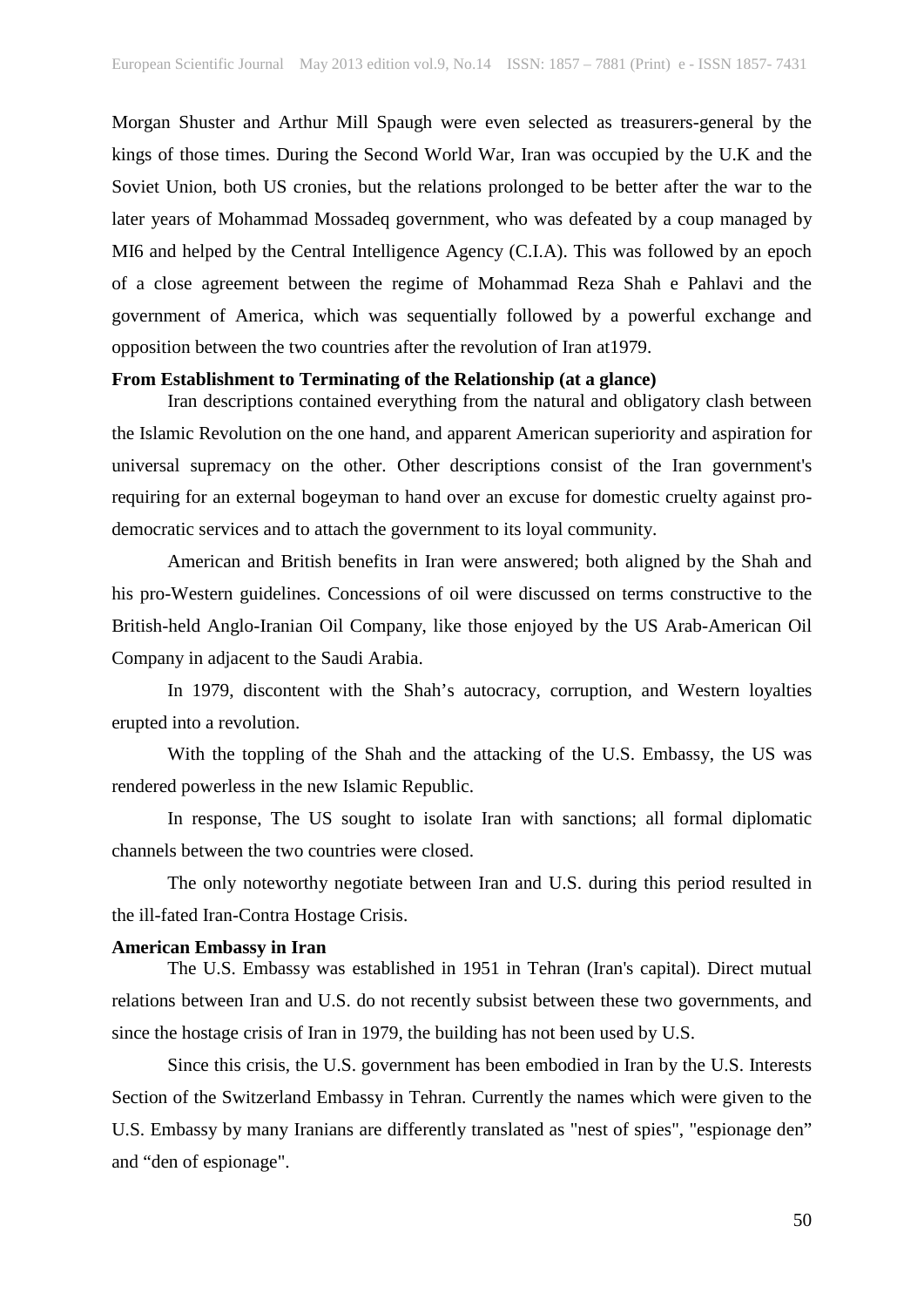From that period, the properties of the U.S. Embassy in Tehran, and those in Shiraz and Tabriz have remained by the people seized them. These people have ravaged the stores and credentials of both the diplomatic mission and its consular section. The personnel of the Embassy and the other persons were seized at the time of the attack and held as hostage. 13 persons of them were released on November  $18<sup>th</sup>$  and 20thin 1979. The persons, who held the hostages, refused to release them, and they did not accept the U.S. various demands for releasing the hostages. They were frequently said to have been bound, blindfolded, and faced to serious irritations; they were completely isolated, threat, put on trial or even put to death. The U.S. Government announced that it had purposes to accept that some of these persons might have been transferred to other places of imprisonment.

The U.S. Government believed that not only Iran Government had failed to avoid the above events, but also there was an evident document of its involvement, and also support of these events.

The guys who were held hostage by the argument of the U.S. Embassy in Tehran include, based on the information given to the court, the other persons of U.S. nationality did not possess neither diplomatic nor consular status. The people with having member of the diplomatic staff, four of them were members of the Consular Section of the Embassy.

Besides the persons who were held hostage in the premises of the Tehran Embassy, the U.S. Charge of affairs in Iran and two other U.S. diplomatic agents were detained in the assertion of Iran Ministry of Foreign Affairs, in situations which the U.S. Government has not been able to make completely clear, but which evidently imposed restriction of their freedom of movement, and a threat to their blessedness as diplomats.

After the embassy fell, Revolutionary Guard used it as a training center. The brick walls that form the border feature a number of anti-American friezes commissioned by Iran government. The site has also built a bookstore and a museum (both are closed to foreigners and the general Iranian public). The Great Seal of the U.S. was defectively hurt but is still visible at the entryway.

# **The Diplomatic And Consular Staff Case Of U.S. in Iran in 1979-1981 Process of Emerging, escalation and negotiation**

On 29 November 1979, the Legal Adviser of the Department State of the U.S. handed to the Register a request which instituted proceedings against the Islamic Republic of Iran in respect to a quarrel concerned the seizure and holding as hostages of members of the U.S. diplomatic and consular workers and certain other US nationals. The US also asked for a temporary order to protect the hostages. But Iran refused to appeal or argue before the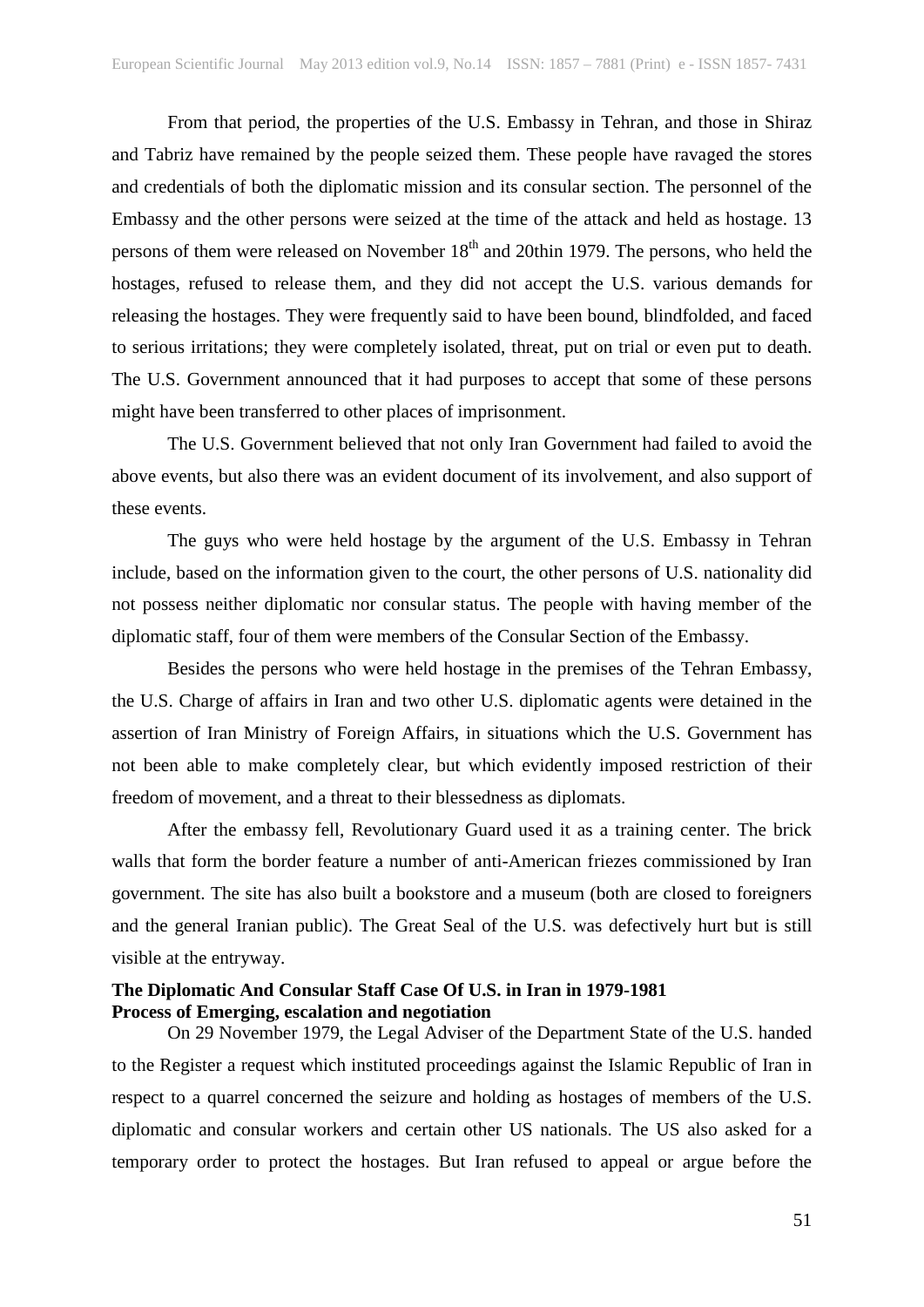International Court, because the goal of Iran, based on its plans could not be discussed in such way. The International Court of Justice (ICJ) distributed an order which was instructing Iran to release the hostages instantly, but Iran failed to fulfill. No pleadings were done by Iran Government. But the situation of it was embodied at the oral proceedings on 9 December 1979 at which the affairs of Iran foreign minister said: "Iran Government wishes to declare its respect to the International Court and respectfully draws the attention of the Court to the deep-rootedness and important character of the Islamic Revolution of Iran. Iran Government believed that the Court could not and should not take cognizance of the case which the U.S. Government had submitted to it and in the most essential fashion, a case detained to what is called the hostages of the American Embassy question in Tehran." They mentioned 25 years of persistent intervention by the U.S. in the internal dealings of Iran, the shameless development, crimes perpetrated against the people of Iran, contrary to and against all humanitarian and international norms.

The U.S. claimed here in question concern supposed violations by Iran of its obligations under several articles of the Vienna Conventions of 1961 and 1963 with regard to the benefits and resistance of the personnel, the blessedness of the premises and archives, and the condition of facilities for the performance of the functions of the U.S. Embassy and Consulates in Iran. The U.S. also presented claims in respect of supposed cruelty by Iran Articles II, Paragraph 4, XIII, XIX of the Treaty of Amity, Economic Relations and Consular Rights of 1955 between the U.S. and Iran, which came to force on 16 June 1957.

#### **The insights of hostage crises**

| Hostage:         | U.S. citizens, diplomatic & Consular staffs |
|------------------|---------------------------------------------|
| <u>444 days:</u> | 4 November 1979 until 20January 1981        |
| Algiers Accord:  | 19 January 1981                             |

On November 4, 1979, the major Iranian students held the U.S. Embassy complex in the Iran capital, Tehran. The immediate cause of this invasion was the anger of many Iranians over the U.S. President Jimmy Carter allowing the removed former ruler of Iran, Reza Shah Pahlavi, to enter the U.S. for medical treatment. In Iran, this was considered as an opening move which caused an U.S.-backed return to power by the Shah. The crisis which followed this attack created a near state of war, broke Jimmy Carter's presidency, and began hostility environment between Iran and U.S. which continues up to now. Although fear of an American-backed return by the Shah was the publicly stated reason, the true cause of the seizure was the long-term U.S. support for the Shah's government.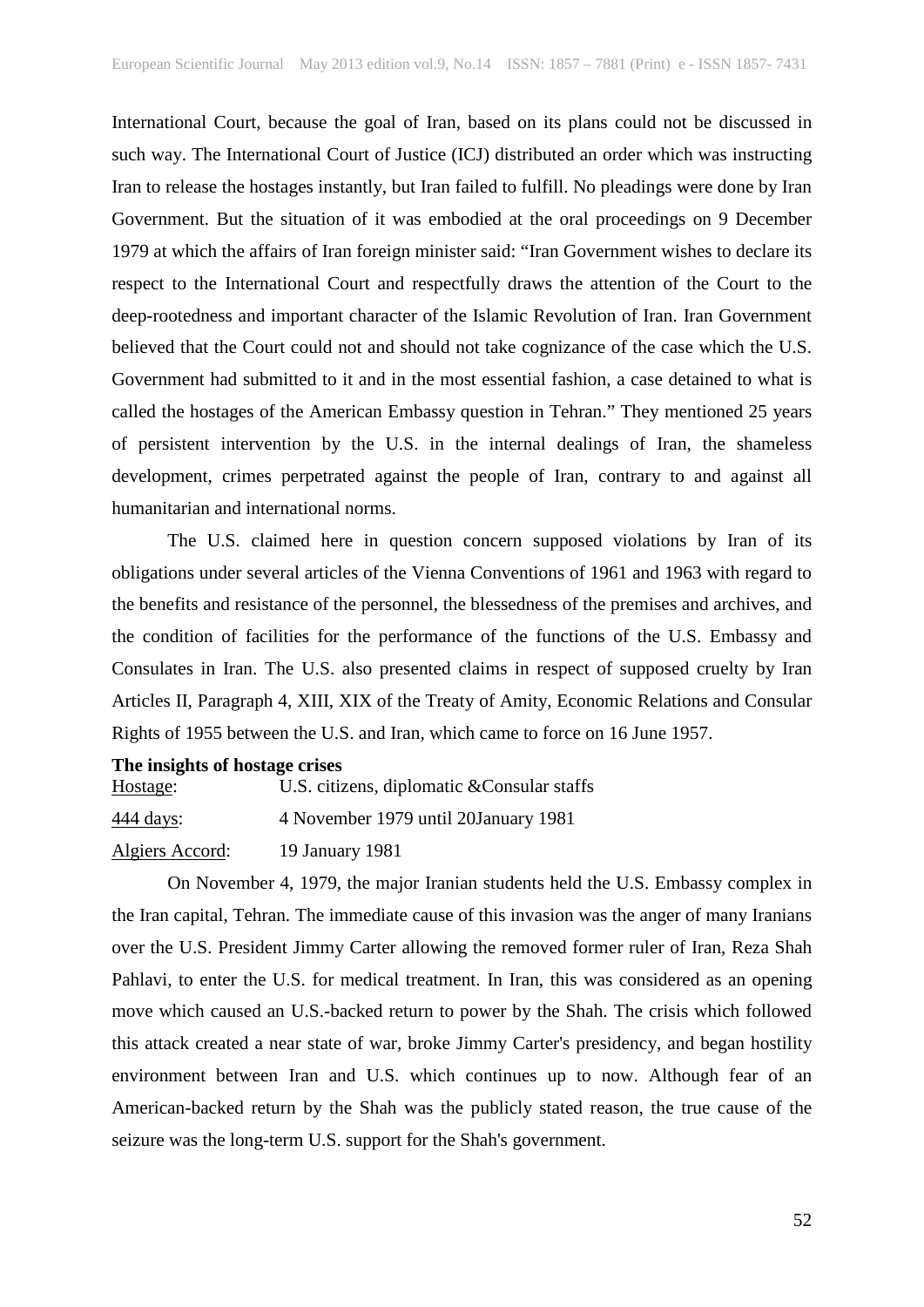Finally all of the Embassy premises were invaded. The personnel of Embassy, included consular and non-American staff, and visitors who were there in the Embassy at that time were seized. Shortly after that, based on the U.S. Government, its consulates in Shiraz and Tabriz, which had been attacked earlier in 1979, were seized too, without any act to do to prevent it.

When Iran revolutionaries took over the U.S. Embassy in Iran, many observers thought it would just be a short objection, a symbolic action which was lasting for a few hours or a few days at most. By the time the U.S. hostages were freed 444 days later, President Jimmy Carter had been forced from the office, Ronald Reagan had begun his eight year term at the White House, and the relation of Iran and U.S. had entered a deep freeze from which there and appears to be no hope of recovery.

### **U.S. side request**

- Iran Government should immediately release all the U.S. hostages, nationals and facilitate prompt and safe departure from these person and all other U.S. officers with respect and humane.
- Iran Government should clear all the premises of the U.S. embassy and reinstate the embassy control.
- Iran Government must ensure the protection of diplomats, consuls and other U.S. personnel who were provided and full freedom for them to carry out their functions within Iran.
- Iran Government cannot place a trial to any person that attached the U.S. embassy and refrain from such trial that be implementing towards the U.S. Personnel.

Iran Government must also ensure no action taken by them in respect to the U.S. rights based on the decisions of Court which might threaten lives of the hostages

### **Iran's Reaction**

The militants and authorities of Iran have declared that the hostages have been well treated.

Besides, they let special visits from religious and International Red Cross representatives for the hostages.

# **Proceeding of the Court**

Iran Government *filed no insistent* and was not participated in the oral proceedings. By the way, the position that had been taken by Iran government was firm and defined in a *letter to the Court by its Minister of Foreign Affairs.*

This letter urged the Court not to pay attention to the case and attempted to *excuse* the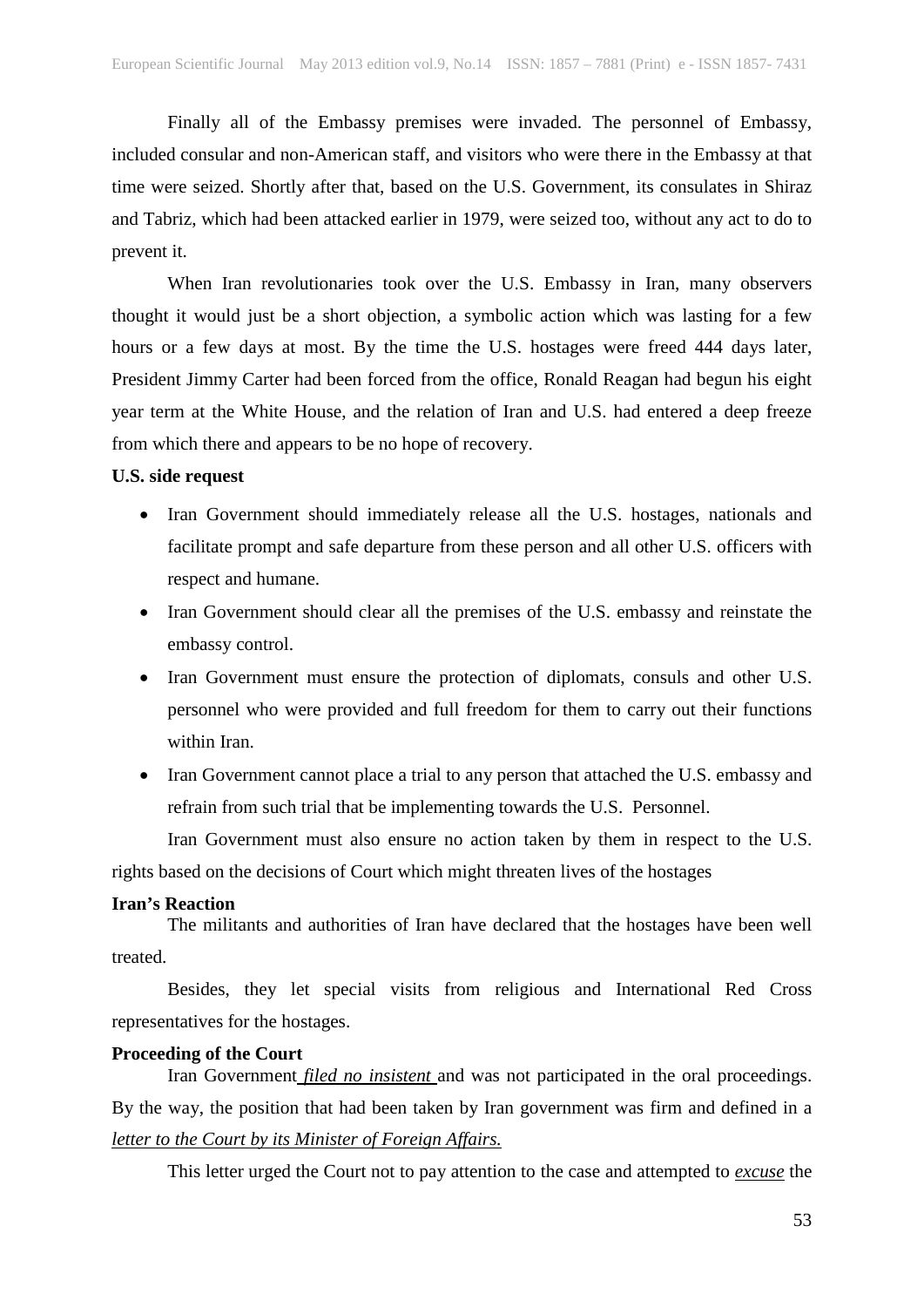events as just: *"a marginal and secondary aspect of an overall problem involving more than 25 years of continual interferences by U.S.in internal affairs of Iran, the shameless exploitation of our country, which is against and in conflict with all international and humanitarian norms."*

**The case subject matters The mission violations**

VCDR 1961 – Article 22

*"The receiving State is under a special responsibility to take all proper steps to support the premises of the mission against any intrusion or hurt and to prevent any disturbance of the peace of the mission or impairment of its fame."*

VCDR 1961 –ARTICLE27

*"Permit and protect free communication on the part of the mission for all official goals."*

VCDR 1961 –ARTICLE 29

*"The person of a diplomatic agent should be inviolable. He shall not be liable to any form of arrest or confinement. The receiving State shall treat him with due respect and take all proper steps to prevent any attack on his person, dignity and freedom.*

## **Decisions of the Court**

On 24 May 1980, the International Court of Justice was managed to justify the dispute settlement for the both sides:

### By thirteen votes to two:

- Iran Government has broken several aspects of its international obligations & the violation of the general rules of international law.
- The ICJ decided that Iran must return the possession of the U.S. Embassy and its related documents and release the hostages.
- Iran must make reparations to U.S., the form and amount thereof made by the Court parties. Iran did not obey the Court's judgment at once, by the way that matter solved through negotiation between Iran and U.S. in Algiers Accord.

The U.S. President Carter had frozen the benefit of Iran government in U.S. which estimates more than \$13 billion. Hence, Iran and U.S. Claims Tribunal was established to set fund from portion of Iran frozen assets to resolve claim of reparations.

# **The failure of Iran and U.S. relation**

Iran was once a powerful supporter of the U.S. during the Cold War, the U.S. supported, in some cases "propped up," friendly governments as fortification against the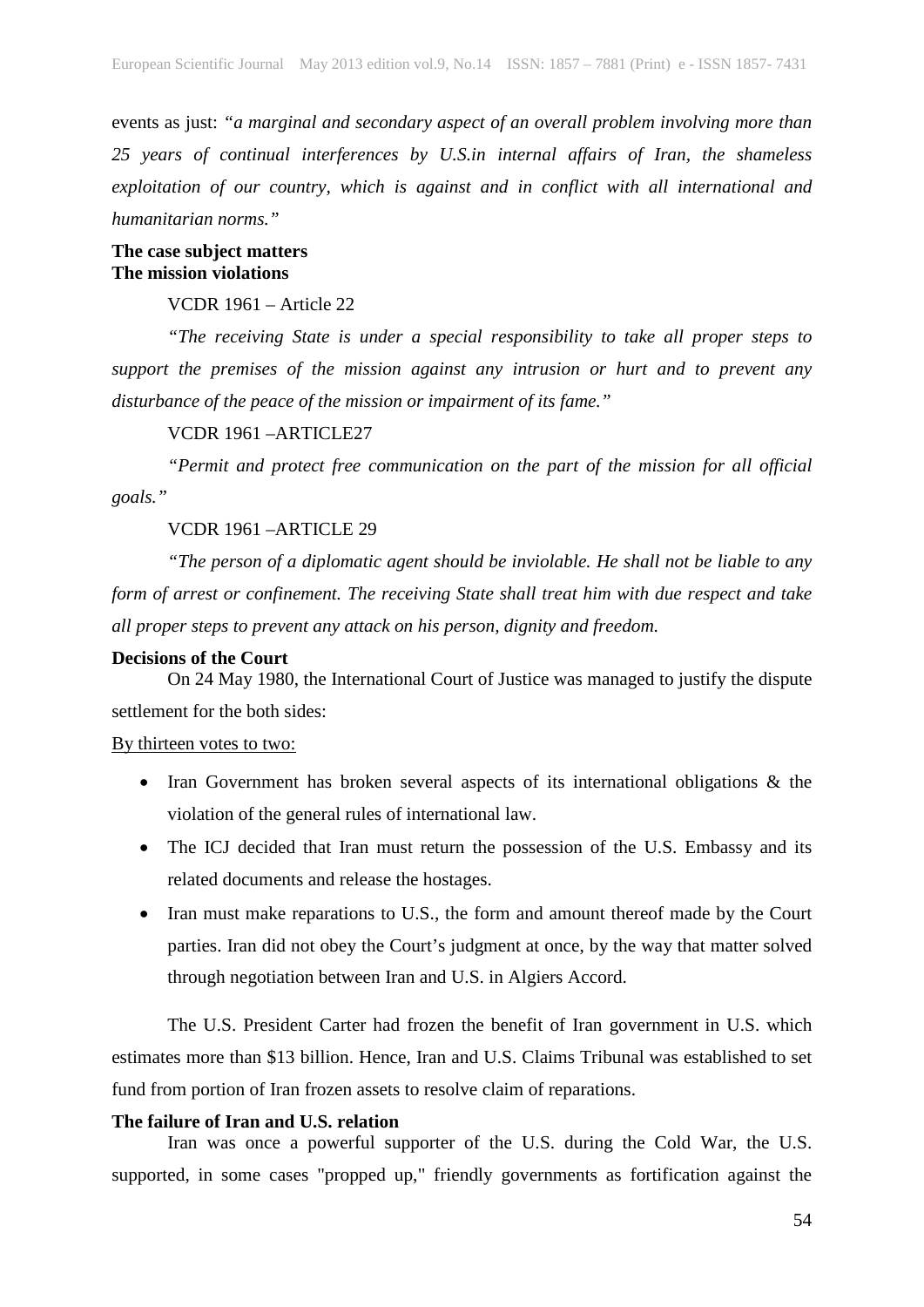Soviet Union. And in some of those cases the United States found itself supporting very uncommon, oppressive regimes. Iran Shah fell into this category.

Iran Government was toppled in 1979 and was finally replaced by another oppressive regime, but this time the leadership was deeply anti-American. Ayatollah Khomeini became the ruler of Iran and he gave many Americans their first sight of radical Islam.

#### **USS Vincennes**

In 1988 the USS Vincennes shot down an Iranian commercial flight over the Persian Gulf. 290 Iranians were killed, and the destiny of Iran and U.S. as mortal enemies seemed to be further stacked.

In a fall 2005 speech to students, president of Iran called for Israel to be wiped off the map. President Mahmoud Ahmadinejad, abandoning the less-provocative strategies of former president Mohammad Khatami, set he on oppose to a course with leaders around the world.

The U.S. Government 2007, report said Iran halted its nuclear weapons program in 2003.

### **"Iran is outpost of tyranny and axis of evil":**

When Condoleezza Rice appeared at her Senate verification hearings to become Secretary of State she said, "To be sure, in our world there remain colonies of tyranny – and America stands with oppressed people on every continent – in Cuba, North Korea, Burma, Iran, Belarus and Zimbabwe."

Iran with North Korea is one of only two states to be named both an "Axis of Evil" (in President George Bush's 2002 State of the Union address) and an "Outpost of Tyranny."

#### **Iran's nuclear development**

Nowadays, Iran is openly progressing nuclear power capability. They claim this is for peaceful energy goals, but many are cynical. And they have been firmly challenging on whether or not they might use their nuclear capabilities to create weapons.

# **Challenges for creating Iran and U.S. diplomatic and political relations**

With the U.S and presidential elections settled, space has opened for progress on the Iran nuclear issue and broader the relation of Iran and U.S. However, the policy options on the table for the United States range from the disastrous to the auspicious. Each the paths from full-scale war to diplomatic appointment, rest on different suppositions about the regime in Tehran and its behavior. Though engaging Iran presents many confronts, it is the best way for the Obama administration. While an imperative exists for engagement, the U.S. policy is at risk of going astray by emphasizing sectarian Sunni-Shia conflicts and siding with fundamental Islamists, repeating the pitfalls of Afghanistan in the 1980s. The most disastrous choice, argued for by neoconservatives, is a military attack on Iran. This policy rests on the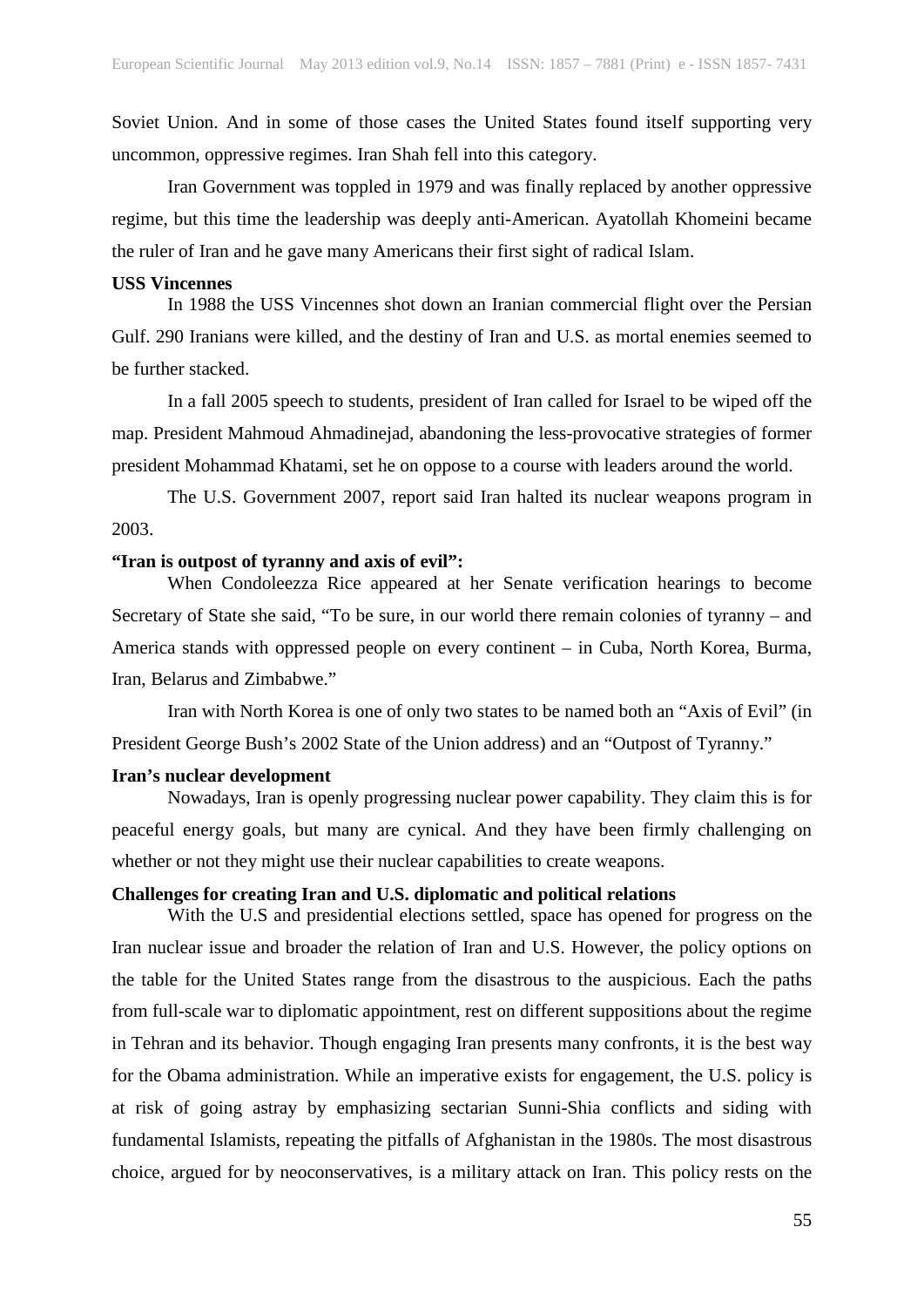supposition that sanctions will never work, that the Iranian regime is warningly pursuing a nuclear weapon, and that a nuclear-armed Iran would be unruly and dangerous.

Though some claim that an 'embattled' strike on Iran's nuclear services could be limited in period and would not create a broader war, this can verify to be a myth. It is clear that any military participation by U.S. or Israel would be retaliated by Iran's diverse asymmetric arsenal in the area. This policy will fail since it will not prevent Iran from building a nuclear capability if it aims to do so. Iran's nuclear facilities are extending across a huge geography, equipped underground, and are shielded by human and defense forces. Beyond that, it will cause catastrophic consequences including casualties on both sides, destabilization of the Strait of Hormuz, skyrocketing prices of oil, a surge in anti-Americanism, and complications in the pending withdrawal from Afghanistan.

The second method took up by militant Democrats and Republicans as well as their Iranian oppositional allies, is to use sanctions and pressure to foster regime change. This view is based on the arguments that the Islamic Republic is not capable of reform, is corrupt, and that there is no hope to work with it. Certainly, they argue that the problem is the regime's nature not its nuclear program. So destroying the nuclear facilities and communications is not proper to meet American goals. According to this approach, it is best to destabilize and overthrow the regime by creating economic and diplomatic pressure as well as stimulating minority ethnic groups and the opposition. However, the historical record shows that achieving regime change by this course is very dubious. The case of Iraq declares that in the absence of the war, Saddam's regime could have stayed alive for many more years even under the strict of international sanctions.

Paradoxically, isolationism and sanctions often grows the staying power of anti-American regimes, as they can use 'American meddling' as a scapegoat for their domestic problems.

The third path, which has been chosen by the Obama administration since 2008, centers the using of sanctions as a means to bring the regime to the bargaining table. The source for this 'dual track' policy, which formerly emphasized carrots and sticks but has now become completely sticks, is the idea that pressure works with Iran leaders and that it is still probable to mend relations with Tehran. This group is divided between those who quarrel for 'blanket sanctions' on the Iran economy and those who quarrel for so-called discriminate sanctions, 'targeted sanctions' or 'smart sanctions'. This policy will fail because it misjudges Iran's national pride and the Islamic philosophies of resistance to Western pressure.

Fourth, there is the oppression option argued for by former National Security Advisor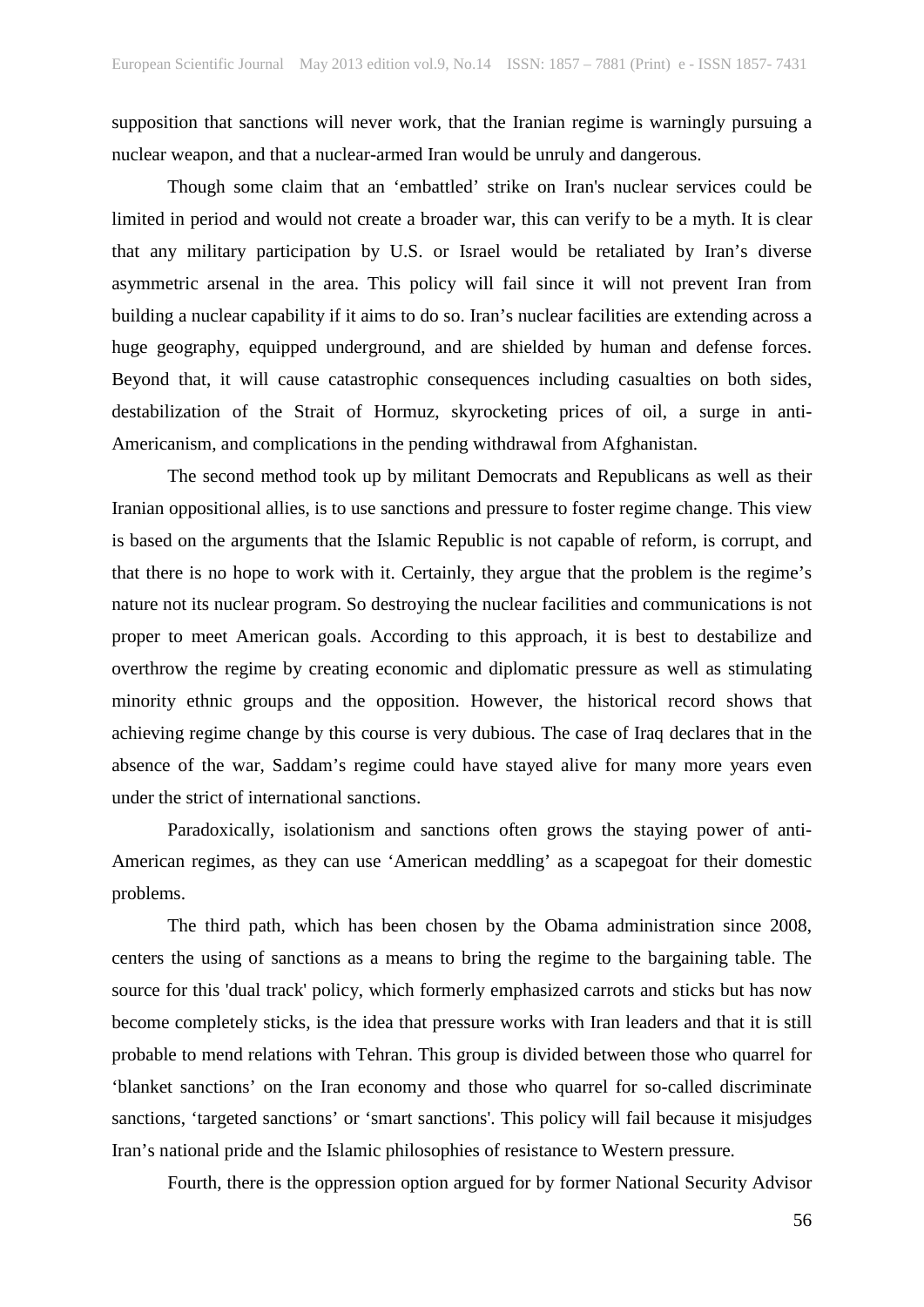Zbigniew Brzezinski, which suggests treating the Islamic Republic much like the Soviet Union.

This policy assumes that Iran is persistently pursuing a nuclear capability and that war and sanctions cannot stop this fait accompli. Supporters argue that the best approach is to avoid war by building an international union against Iran and to limit its power by cutting its relations with Hamas, Hezbollahand the Assad dictatorship. This equivalence is inapposite to Iran Containment might have helped destroy the Soviet Union, but the essential reason was the communist system's inherent contradiction and fixed nature. The system failed to supply the people with their growing targets for a better life, while at the same time the Soviet Empire enlarged globally, incorporating people and geography by force. In contrast, Iran is a nation state of diverse ethnic groups in a voluntary union, and is a relatively small capitalist country without global ambitions.

The final path, which has been espoused by the American Iranian Council (AIC) for more than two decades, elaborated in the *White Paper*<sup>[1](#page-8-0)</sup> for the AIC, is to engage Iran in a meaningful and sustained dialogue to build mutual confidence and trust.

This engagement could include discussions on a range of regional issues where they share common ground from Afghanistan, to Iraq, to drug trafficking. Importantly, the two nations must engage with mutual respect and within a win-win framework, requiring courageous compromises. For this option to succeed, the current "no war no peace" status quo must be removed and replaced by a clear peace or war option. The US should then offer Iran a grand peace that the Islamic Republic must take as otherwise it would be choosing the war option – which it cannot. This option is certainly more productive than a policy that emphasizes war, sanctions, and destabilization, which has so far produced nothing but more spinning centrifuges.

Opponents of this approach have maintained that engagement leading to diplomatic ties, economic interactions, and the like will indeed legitimize the regime and will strengthen its staying power. The historic experience in the last two hundred years disproves this argument as it shows that while sanctions and isolation fatten undemocratic states, trade and diplomacy melt them. In fact, the experience also shows that anti-American governments that have no diplomatic ties with the US have a stronger staying power than those with such relations. What the opponents also do not recognize is the fact that the more the Islamic Republic is de- legitimized, the harder it becomes for Washington to engage Tehran, leading

<span id="page-8-0"></span> $\frac{1}{1}$  ${}^{1}$ A white paper is an authoritative report or guide helping readers to understand an issue, solve a problem, or make a decision. White papers are used in two main spheres: government and B2B marketing, *Wikipedia*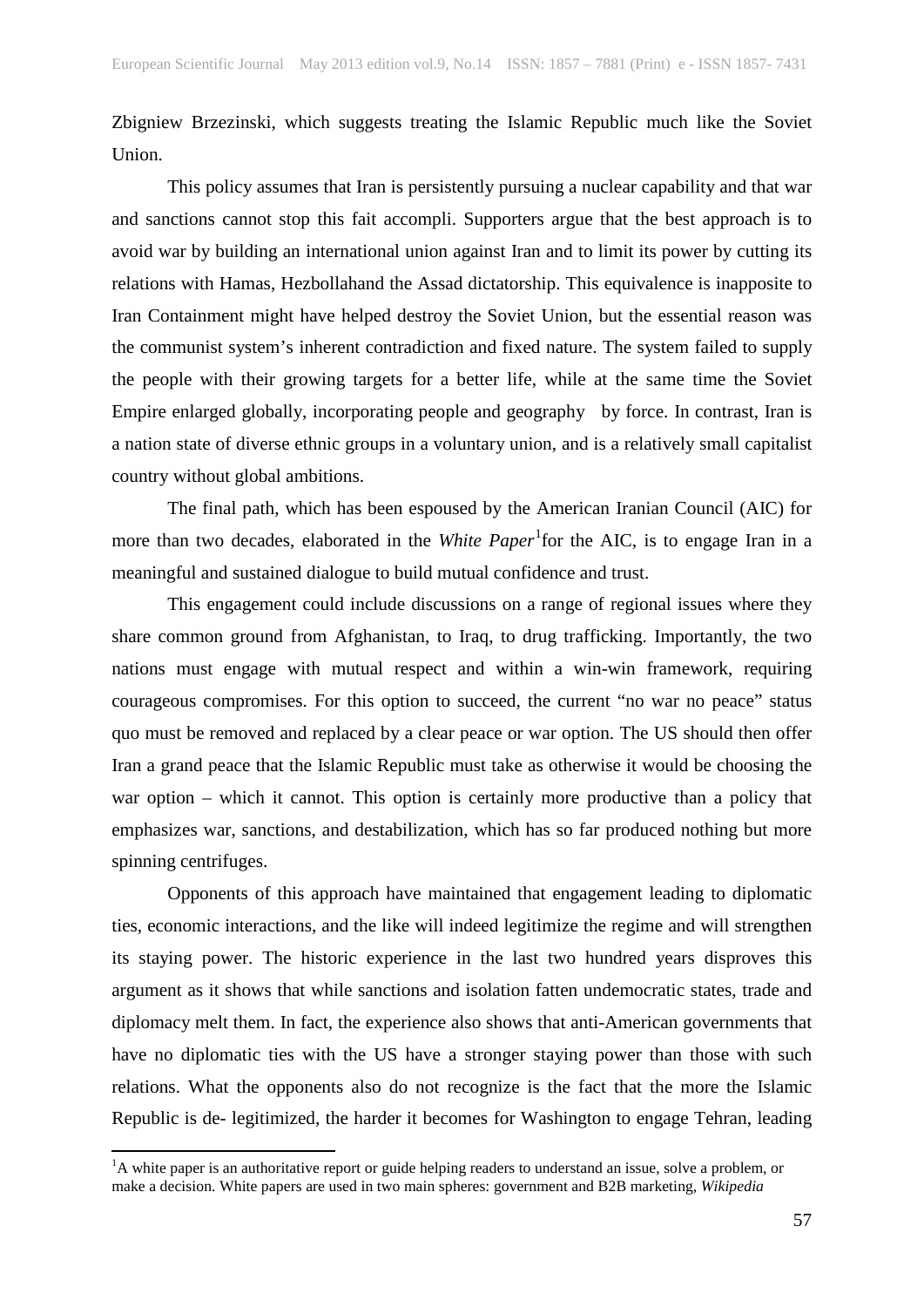to a complete breakdown of communication, leaving the conflict unresolved. "From my perspective, a US policy that focuses on gradual establishment of relations within a framework of trade and diplomacy would work better."[2](#page-9-0)

# **American view on Iranian nuclear ambition**

Time and again Washington has adjusted its policy on Iran based on Tehran's Technological achievements. President Clinton played an important role of his own by denying the Iranians access to nuclear technology. In 2006, President George W. Bush threw the Clinton doctrine overboard and backed UN Security Council Resolution 1696. On the one hand, this resolution provided Iran the right to use atomic energy for peaceful purposes, but, on the other, demanded "that Iran shall suspend all enrichment-related and reprocessing activities, including research and development, to be verified by the International Atomic Energy Agency (IAEA)." Bush's red line accepted the existence of civil nuclear facilities but excluded weapons-related technologies.

In September 2009, the Obama administration stretched the limits of this line and supported a proposal that accepts uranium enrichment up to 5 percent if Iran ships some of its enriched materials abroad to be used in the production of fuel rods for its research reactor. The scope of this concession was remarkable: Whoever is able to enrich uranium to just 5 per cent has already mastered almost 70 percent of the technical effort required for the production of weapons-grade uranium. Obama's red line accepted Iranian enrichment of up to 5 percent but no more. Tehran promptly began to enrich uranium up to 20 percent. With the mastery of this technique, the mullahs raised their capability to 87 per cent of what is required for the production of weapon-graded-uranium. President Obama's latest line accepts the enrichment of up to 20 percent or more but excludes the actual construction of a bomb.<sup>[3](#page-9-1)</sup>

### **United States and Iran – opponent ideologies**

Transformational diplomacy aims to alter — in whole or in part — elements of a foreign government's structure, policies or laws, while traditional methods of diplomacy have more concrete political aims. Transformational diplomacy no longer works merely for the sake of bettering international relations through practical cooperative aims. Although coercion and diplomacy do not appear to be logically related, transformational diplomacy is essentially synonymous with coercive diplomacy. Without coercion, at least to some degree, the policies that aim for transformation would not succeed. The primary goal of

<span id="page-9-0"></span> $\frac{1}{2}$ Prof. Amirahmadi's latest book on The Political Economy of the Qajars: Society, Politics, Economics and Foreign Relations, 1796-1921 was published by I.B. Tauris (London and New York) in 2012. <sup>3</sup>

<span id="page-9-1"></span>America's Shifting "Red Lines"on Iran's Nuclear Ambitions: A Wedge Issue in US–Israeli Relations, *Matthias Küntzel*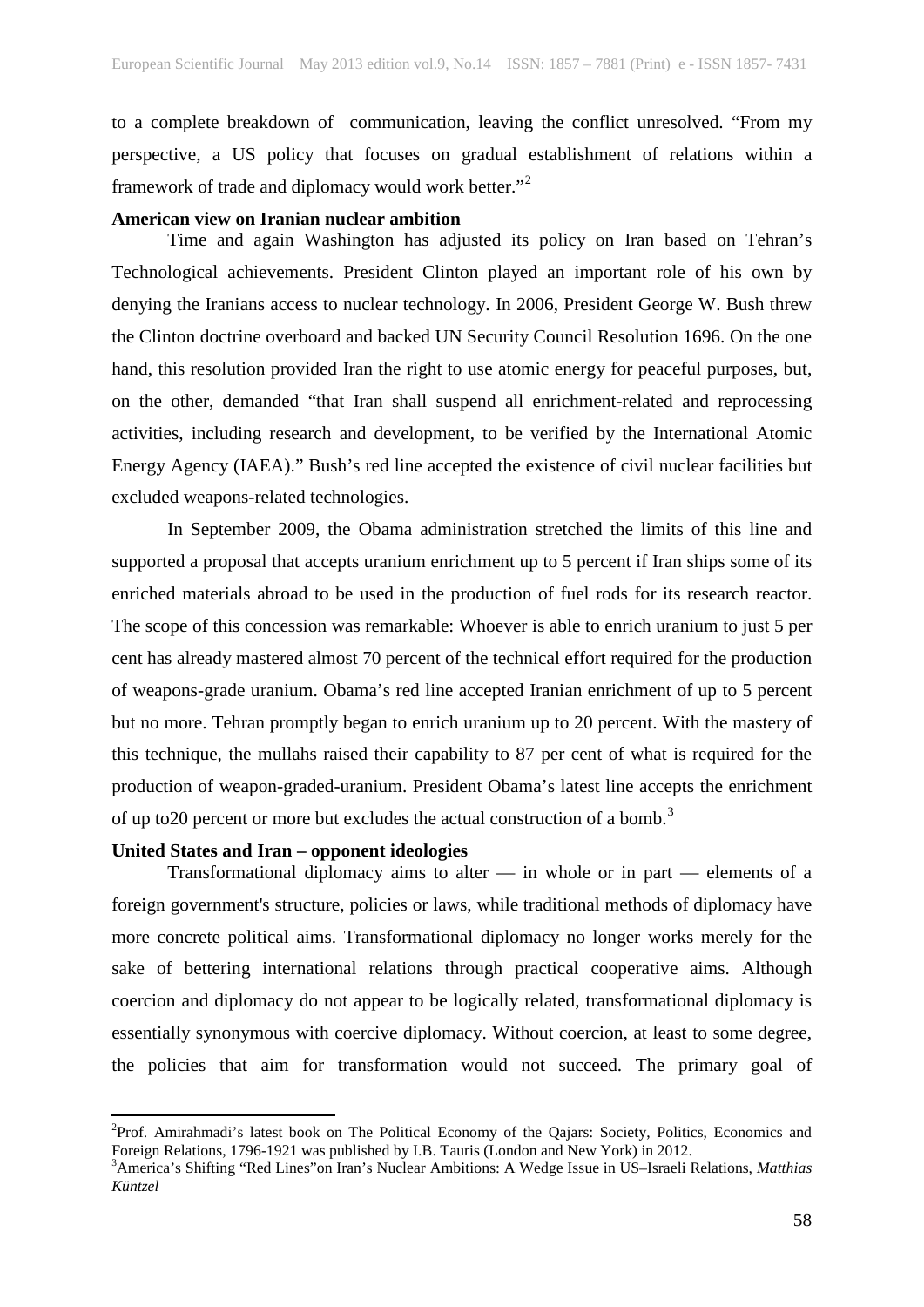transformational diplomacy is the enactment of change in a target country. However, the actual implementation methods may vary considerably, leading to divergent and varying consequences. A transformational strategy may cover an entire spectrum — from methods relating to cultural diplomacy to the violent overthrow of governments. Arguing that US policy towards Iran from 2004-2006 was an example of transformational diplomacy; this article presents an analysis of the general policy formulation that existed behind the US rhetoric during those years — with specific analysis of the role of the US Congress in contrast to the President

American and Iranian foreign policy objectives stand in sharp opposition to each other on multiple levels. The United States sees Iran as a rogue state that is a source of instability in the region and a direct threat to American allies and US interests. This is signified by Iran's relentless pursuit of its nuclear program and by its actions in Afghanistan and Iraq, which the United States blames for the death of its service people .At the same time, although deeply factionalized and at times paralyzed by internal discord, Iranian policymakers consider the United States to be a regional and global hegemonic power, having established itself in places like the Persian Gulf, Afghanistan, and Iraq in order to secure access to the region's vast resources, not the least of which is oil. The risks of war between the two sides have been considerable, backed by tough rhetoric from Washington and Tehran and also by occasional provocative and bellicose actions.

Despite the danger of warfare between the United States and Iran, however, neither side is likely to deliberately launch a military attack on the other and initiate open hostilities. The United States, in particular, which has taken an especially bellicose attitude toward Iran during the presidency of George W. Bush, is unlikely to translate that into military action. The consequences of an attack would undermine the interests of the side initiating the hostilities. In the process of attacking, each side is likely to inflict even greater harm to its own interests. Interest-preservation is an important restraining factor, particularly for the United States, which is by far the more superior military power and which has on multiple occasions threatened war on Iran. For the foreseeable future, the conflict between the two sides — rooted as it is in their clashing policy objectives — will remain dangerously unstable. But this will be kept in check. Motivated by self-interest, both sides will pursue the conflict, while at the same time each side will strive to keep it relatively managed. The root causes of the current American-Iranian conflict lie in the broader policy objectives of the United States in relation to the larger Middle East.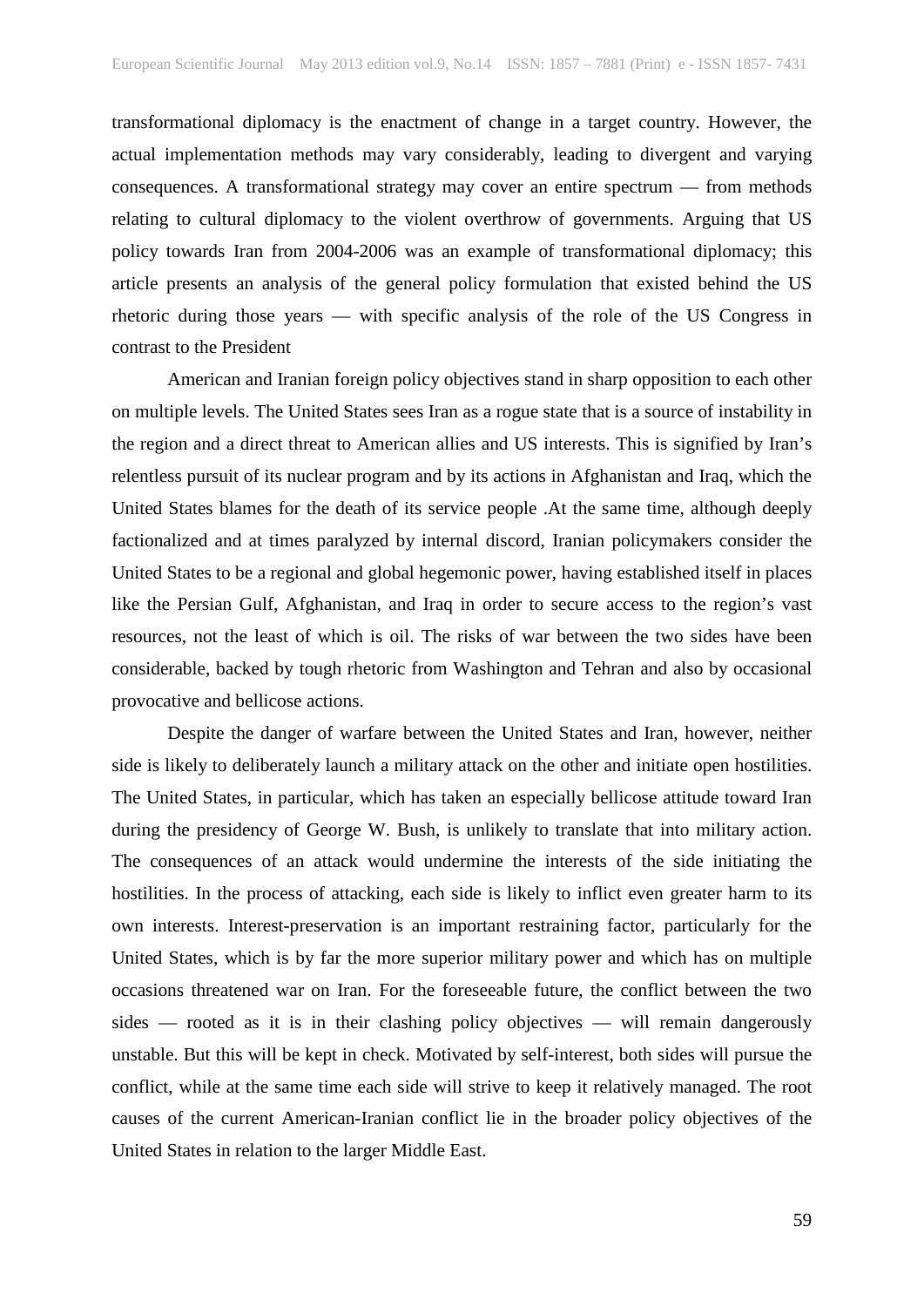For both the Clinton and Bush administrations, Iran has been perceived as a major threat to America's regional interests and policy objectives in the Middle East and elsewhere. In fact, the Bush White House has identified Iran as "a major threat" to the United States and its allies, aggressively seeking to isolate it and to bring about "soft" regime change. Meanwhile, Iranian foreign policy, its internal factionalism notwithstanding, has featured populist, and at times belligerent, rhetoric. At the same time, it has entailed a persistent strand of pragmatism. Nevertheless, the ensuing rivalry between Iran and the United States has placed the Persian Gulf region and the larger Middle East in a dangerous predicament, and the risks of warfare have been considerable.

But the very fact that the stakes are so high has served as a source of restraint, each side quite aware of its inability to afford a protracted, and no doubt costly, conflict with the other. This posturing, this article stipulates, is the extent of it. At present, US policy toward Iran and Iran's policy toward the United States is driven largely by the ideological agendas of policymakers in each capital and by their respective needs to enhance their legitimacy before domestic constituents. Although the options open to American and Iranian policymakers for moving forward beyond their current, largely intractable positions are rather limited, a few do exist. The future is not nearly as bleak as the current level of tensions would lead us to believe.

President Barack Obama's choice of toughened sanctions as the means to prevent Iran achieving nuclear weapons status is discussed. It is argued that that choice is explained less by any belief in their likely effectiveness than by the unattractive and risky nature of the alternatives. The use of force would not eliminate Iran's nuclear program and risks pitching the region into even deeper disorder; the 'Grand Bargain' with Iran advocated by others would alienate allies and domestic interests and undermine the administration's wider objectives in the Middle East. The attraction of sanctions, in contrast, is that though unlikely to work they pose little threat to US interests while allowing the Obama administration to stave off demands to adopt high risk alternatives and creating a breathing space for the administration to consider the future evolution of its Iran policy.

### **Future of USA and Iran's relations**

The relationship between Iran and the United States is a long and complicated one. There are many issues and much history that needs to be understood to truly grasp the reality of the current situation and be able to make a fair assessment of what the future may have in store for their relationship. To truly analyze the many aspects of this interesting relationship will be briefly investigated the past, present and potential future of this dynamic political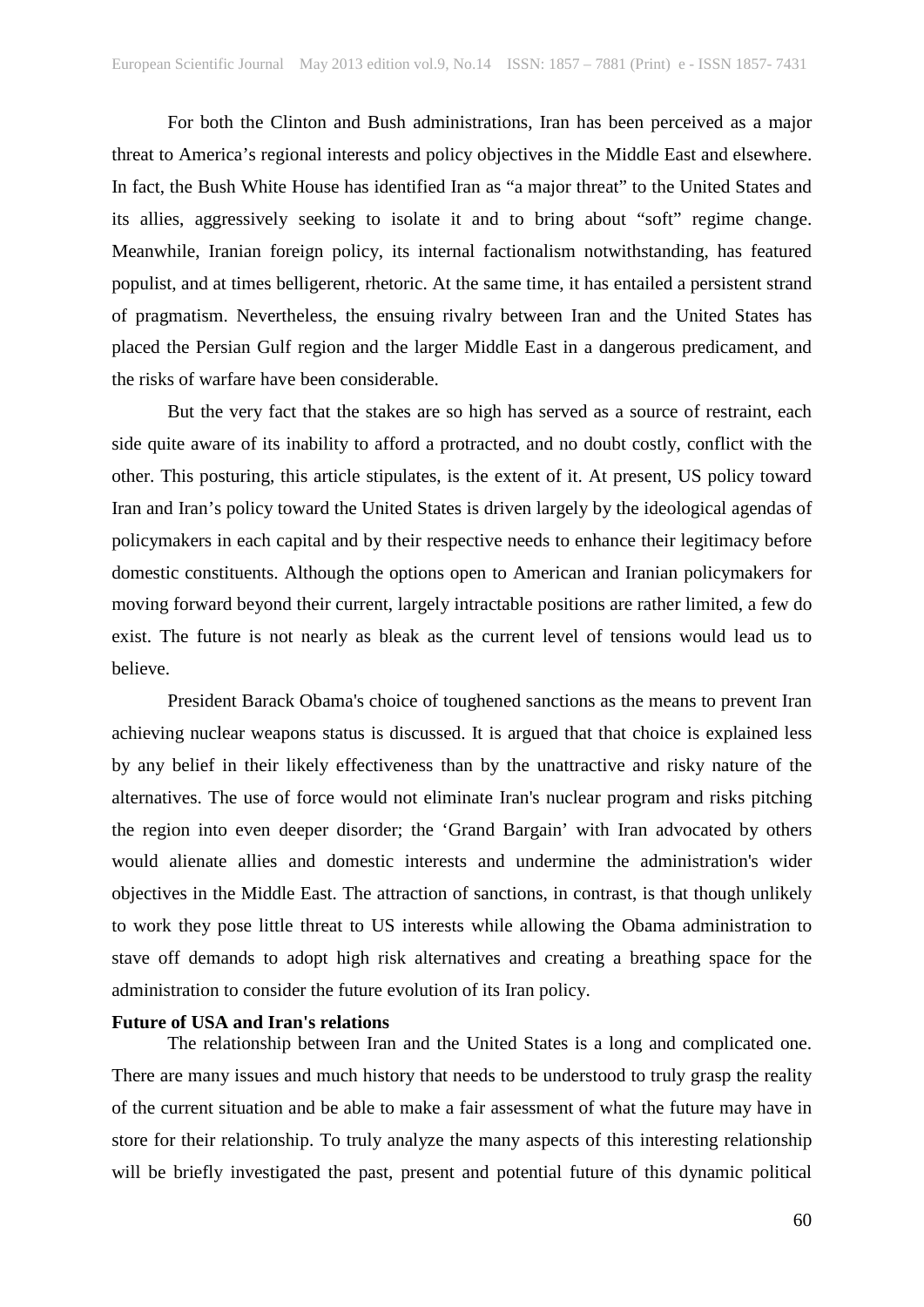relationship.

Of all the tension and political missteps that have taken place the two most prominent in recent history would have to be the coup in Iran, led by the United States, in 1953 and the hostage crisis in Iran in 1979-81. These two events weigh heavy, even today, with the general population and thus influence political maneuvering. After the coup and the return of Mohammad Reza Shah and his heavy handed politics the people of Iran were thrust into a government far different then the democratically elected one that the United States overthrew. This period of time also represented a huge change to the people of Iran, as they were thrust into the modern world rather abruptly which also helped to shape their opinions; "Perhaps the Iranians could have coped better if the engine of modernization chosen by Muhammad Reza Shah had not been the American superpower."

Moving forward to current time we can see that the actions of the past have truly worked into the present level of mistrust and misunderstanding that exists between these two countries. While history has certainly worked to shape the current situation, there are also inherent differences between them that only add to the problem.

The differences between the current regime in Iran and the United States in terms of the base political structure are so different so as to make a large gap to cross to reach each other. Also the political unrest in Iran has influenced their position in the worldwide economic structure; "Internal political conditions in Iran seem so unstable to the outside world that no reasonable business concern wants to commit itself to long-term arrangements".<sup>[4](#page-12-0)</sup>

Another current consideration that will affect the future relations between these two countries is the current Green Movement and political unrest in Iran due to the recent elections. There is some discussion in the United States as to what, if anything, the government reaction should be. While some feel that this is the time for the US to step in and institute a regime change in Iran, it cannot be seen how this would be of an advantage to the United States considering how well that worked the last time. "The bottom line is that although governmental change in Iran will inevitably result in the removal of Khamenei from power, the opposite is not true. Directly removing Khamenei from power will not bring about Iranian regime change; indeed, it will strengthen the religious hard-liners"<sup>[5](#page-12-1)</sup>. We can see how with the difference in Iran's views on government it would not benefit us, as directly as it

 $\overline{a}$ 

<sup>4</sup> Columbus Webster Bee man 81, Newspapers

<span id="page-12-1"></span><span id="page-12-0"></span><sup>5</sup> Columbus Webster Bee man 195, Newspapers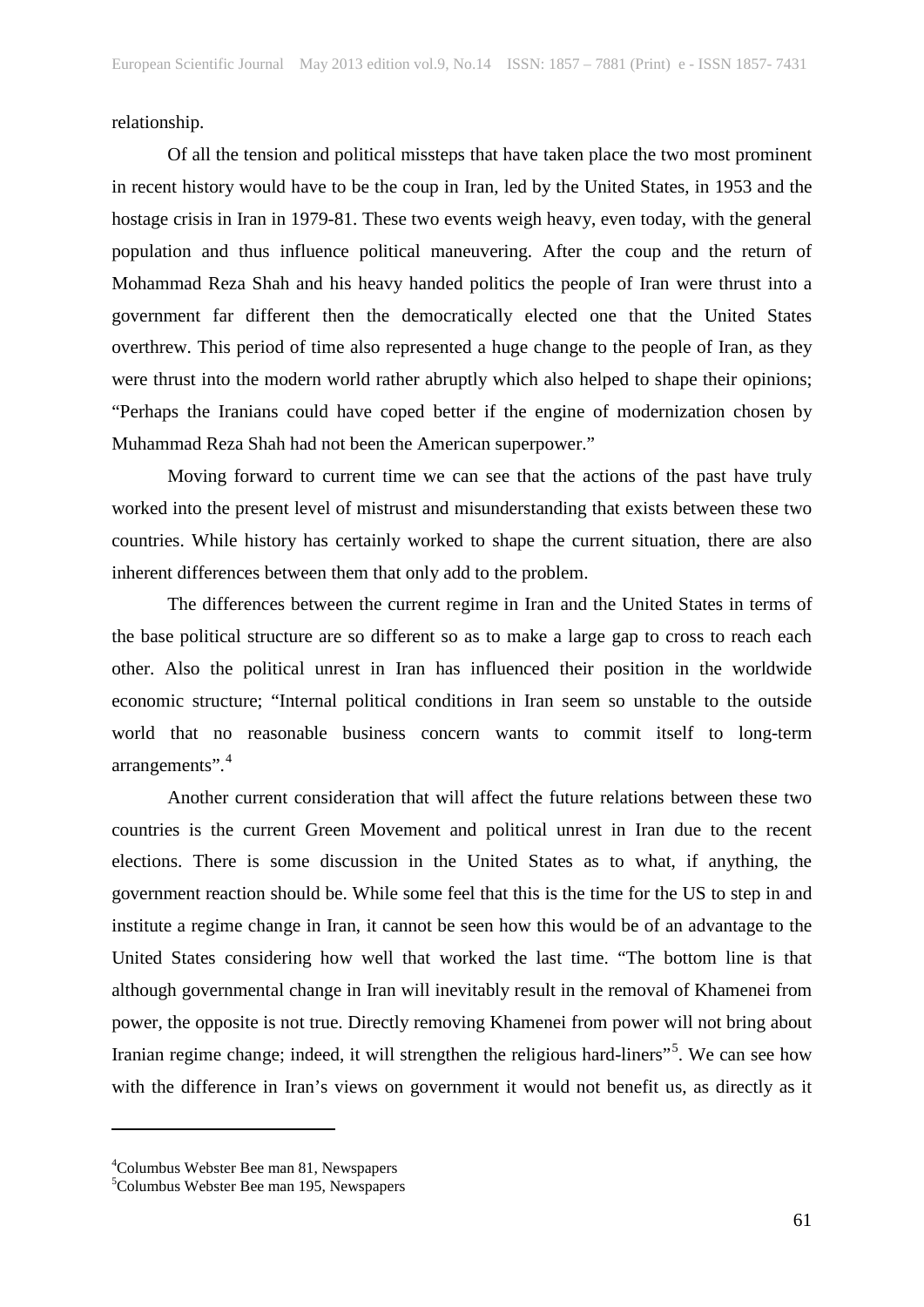may seem to the Western view, to instigate a regime change in Iran.

The other critical issue between the countries is the nuclear program in Iran, for years the United States has been against this program. They fear that should Iran develop nuclear weapons it will change the political dynamics of the gulf region and move the power towards the one country that they do not have open relations with. As Bee man explains, the true problem that the United States has with nuclear technology in Iran is the fear that should Iran develop Nuclear weapons at some point, which goes against the Nuclear Non-Proliferation Treaty Iran has signed, it might infringe on the United States nuclear superiority<sup>[6](#page-13-0)</sup>. While there is certainly some justification for concern over the development of Nuclear weapons in any country, there has yet to be any confirmation that Iran is working on this technology outside of the realm of generating power. We must also remember that it was the United States itself that provided Iran with the initial information on this technology. To the Iranians this is likely to be viewed as another example of the Western politics that it has come to distrust.

# **Conclusion**

When analyzing the relationship between Iran and the United States we must look at the whole picture of past and present issues to truly understand where they are in regards to each other as well as where their interactions are likely to lead. As we have seen Iran has a troubled past filled with political turmoil with the West which has only served to drive the wedge between these powers even deeper. The more recent past of the US led coup and the Iran hostage crisis only served to separate the countries and their populations even further apart, leaving us with images of "The Great Satan" and the "Mad Mullahs". We can only hope that these two countries can finally find a way to bridge the gap of politics, culture, and religion to find some common ground upon which they can stand. Ideally they will be able to do so without the need for violence. Truly Iran and the United States have a complicated, intriguing relationship that is neither easy to navigate or understand, but one that must be overcome if they are to improve relations.

### **References:**

 $\overline{a}$ 

Roads to Escalating Conflict or a Path to Peace: Can the US make the Right Choice on Iran, Prof. Hooshang Amirahmadi,Rutgers University, USA, (Founder and President of the

<span id="page-13-0"></span><sup>6</sup>Columbus Webster Bee man 156, Newspapers